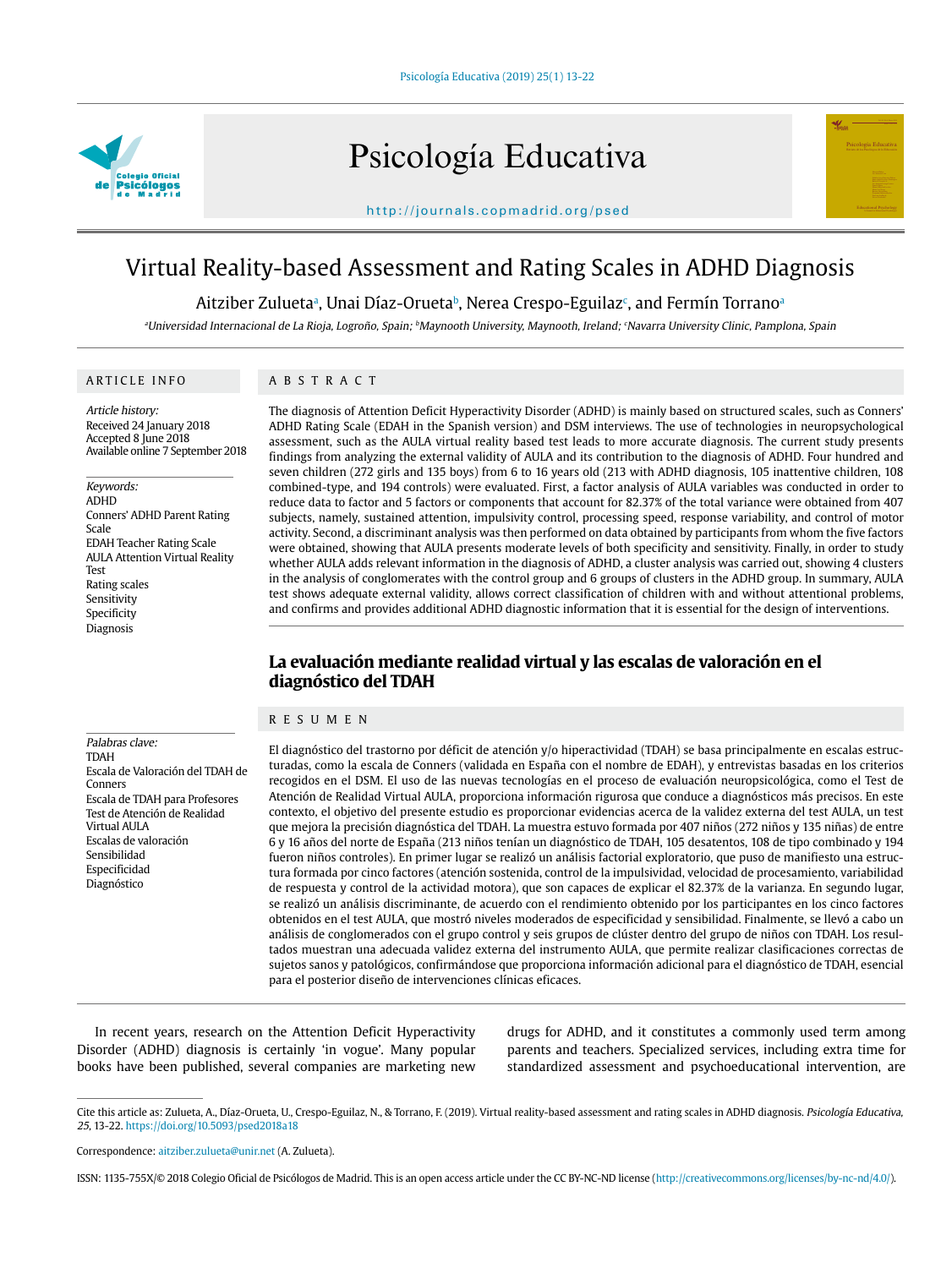afforded to children and adolescents diagnosed with ADHD, a fact that improves the likelihood of a more accurate ADHD diagnosis [\(Gualtieri & Johnson, 2005](#page-8-0)).

Attention Deficit Hyperactivity Disorder (ADHD) is defined by the DSM-5 as a persistent pattern of inattention and/or hyperactivityimpulsivity that interferes with functioning or development, presents symptoms in two or more settings (e.g., at home, school, or work; with friends or relatives; in other activities), and has a negative direct impact on social, academic, or occupational functioning. Several symptoms must be present before the age of 12. Depending on diagnostic criteria and procedures that are used, the percentage of children affected by ADHD worldwide differs critically. According to the meta-analysis performed by [Willcutt \(2012\)](#page-8-1), the overall prevalence for ADHD ranged from 4% to 13.3% depending on the specific procedures used to integrate information from multiple raters and to measure functional impairment. These results clearly illustrate how prevalence estimates are sensitive to methodological differences. Moreover, the lack of clear guidelines or specific directives when it comes to perform an ADHD diagnosis may also explain these differences in prevalence, not only between countries but also between individual clinicians.

Diagnostic criteria are properly defined and specified both in the latest versions of the Diagnostic and Statistical Manual for Mental Disorders (DSM-IV, IV-TR, and 5) ([APA, 1996, 2000, 2013\)](#page-8-2) and in the International Classification of Diseases (ICD-10) [\(World](#page-9-0)  [Health Organization, 1992\)](#page-9-0). In general terms, the diagnosis of ADHD is mainly based on clinical interviews with the patient and third parties' observations by means of structured scales such as the ADHD Rating Scale-IV [\(DuPaul, Power, Anastopoulos, & Reid, 1998\)](#page-8-3) or EDAH for teachers [\(Farré & Narbona, 2010\)](#page-8-4) as well as DSMbased interviews with parents. Rating scales are systematic and quantitative but, unfortunately, relying on reported symptoms or a third party observation is by definition not fully objective. Thus, while rating scales are seen as a necessary component of the diagnostic process, they are not sufficient for an accurate diagnosis. Faced with an ambiguous clinical picture with mixed ratings from parents and teachers, the practitioner is often tempted to refer children to specialists, usually clinical child psychologists that are well trained to diagnose ADHD and provide a full cognitive assessment [\(Gualtieri & Johnson, 2005](#page-8-0)).

#### **Rating Scales**

Clinicians may not perform daily life behavioral observations such as those collected by means of validated questionnaires. Hence, that information is not directly available for them and has to be provided by third parties who have this kind of interaction with the child. Thus, parents and teachers are the main information sources in relation to the child's behavioral disorders and their reports are necessary to establish an accurate ADHD diagnosis. Rating scales and clinical interviews are complementary instruments for ADHD diagnosis and their joint utilization allows assessing frequency and intensity of symptoms.

However, studies about the usefulness of the information provided by these informants about subjects with and without ADHD are not conclusive. Variability of these results seems to be related to specific diagnostic criteria, measures, and even to the geographical area in which the study was carried out [\(Polanczyk, De Lima, Horta,](#page-8-5)  [Biederman, & Rohde, 2007](#page-8-5)). Other factors associated to these differences are the type of sample (community-dwelling vs. clinical sample), sociocultural features [\(Blázquez-Almería et al. 2005](#page-8-6)), and the information source (parents, teachers, or children).

With regards to the type of sample and based on the ADHD subtype or clinical presentation, the frequency for the inattentive presentation or subtype has been reportedly higher in community samples, while combined presentation or subtype is more frequent in clinical samples. According to [Capdevila-Brophy, Navarro-Pastor, Artigas-Pallarés, and](#page-8-7) [Obiols-Llandrich \(2007\),](#page-8-7) boys are overrepresented in both subtypes, while girls, though being a minority, have more representation in the inattentive group. Additionally, children in the combined group are identified and treated earlier than those in the inattentive group. In this sense, a misdiagnosis bias has been reported based on gender ([Bruchmüller, Margraf, & Schneider, 2012](#page-8-8)). While both over- and underdiagnosis of ADHD can result in harmful consequences for the patient, it is important to strive for an accurate diagnosis, which is based on accepted diagnostic criteria and not biased by other factors. In relation to this, there is an ongoing scientific and public debate in relation to the potential overdiagnosis of ADHD in children. Only a few empirical studies have addressed this important issue and, broadly, they have found a trend for potential overdiagnosis. Thus, it appears that therapists do not adhere strictly to diagnostic criteria, and that not all therapists seem to follow DSM or ICD requirements to base their diagnosis on a thorough evaluation of the relevant diagnostic criteria ([Bruchmüller, 2012](#page-8-8)). The great problem with overor underdiagnosis extends to the fact that mental disorders are often associated with negative perceptions, and these perceptions may have pernicious consequences [\(Eisenberg & Schneider, 2007;](#page-8-9) [Narad](#page-8-10) [et. al. 2015\)](#page-8-10). Consequences of stigma may include lower self-esteem, increased feelings of hopelessness and isolation, and a reduced likelihood of seeking and obtaining care. Negative perceptions also represent a known concern in the specific context of ADHD in the childhood. Children's self-esteem and self-confidence have been shown to be highly sensitive to perceptions maintained regarding the disorder by family, teachers, and peers ([Roe, 1998](#page-8-11); [Wheeler &](#page-8-12) [Carlson, 1994](#page-8-12)). Furthermore, parents' and teachers' perceptions and expectations affect their interactions with other children, which can in turn affect children's behavior and academic success [\(Chi](#page-8-13) [& Hinshaw, 2002\)](#page-8-13). Several studies reveal teachers' and parents' expectations may create a self-fulfilling prophecy and even affect the level of post-secondary education a child would attain ([Madon, Guyll,](#page-8-14) [& Spoth, 2004\)](#page-8-14).

In addition, discrepancies between information sources may add more confusion to the achievement of a proper ADHD diagnosis. For example, as [Eisenberg and Schneider \(2007\)](#page-8-9) suggest, there is a variety of non-mutually exclusive reasons that explain why parents' perceptions of children diagnosed with ADHD are more negative, on average, compared to judgments performed by teachers. Parents may be less familiar with ADHD, and that can be one reason to truly hold more negative views about the disorder. Alternatively, children with a diagnosis of ADHD may behave more disruptively and perform assignments more poorly at home than at school, especially when medication effects are restricted to the time they spend at the educational environment. Finally, teachers are probably less likely to be aware of ADHD diagnoses [\(Cáceres & Herrero, 2011](#page-8-15); [Wolraich et al.](#page-8-16) [Worley, 2004\)](#page-8-16) although they tend to identify the disorder more often than parents ([Sandberg, 2002](#page-8-17)).

However, each reporter provides unique and valid clinical information related to ADHD symptoms presentation that should not be ignored [\(Narad et al. 2015](#page-8-10)). For that reason, clinical utility of behavioral rating scales, in contrast to structured interviews, relies on a dimensional methodology that provides an assessment of behavior and emotional difficulties along a continuum from normal to abnormal, without a clear delimitation between the presence or absence of the disorder [\(Achenbach & McConaughy, 1996\)](#page-8-18).

#### **Neuropsychological Testing**

Neuropsychological evaluation has progressively become a part of the protocol for an efficient approach to the understanding of ADHD ([Holmes et al., 2010\)](#page-8-19). Conventional "psychological" tests can indeed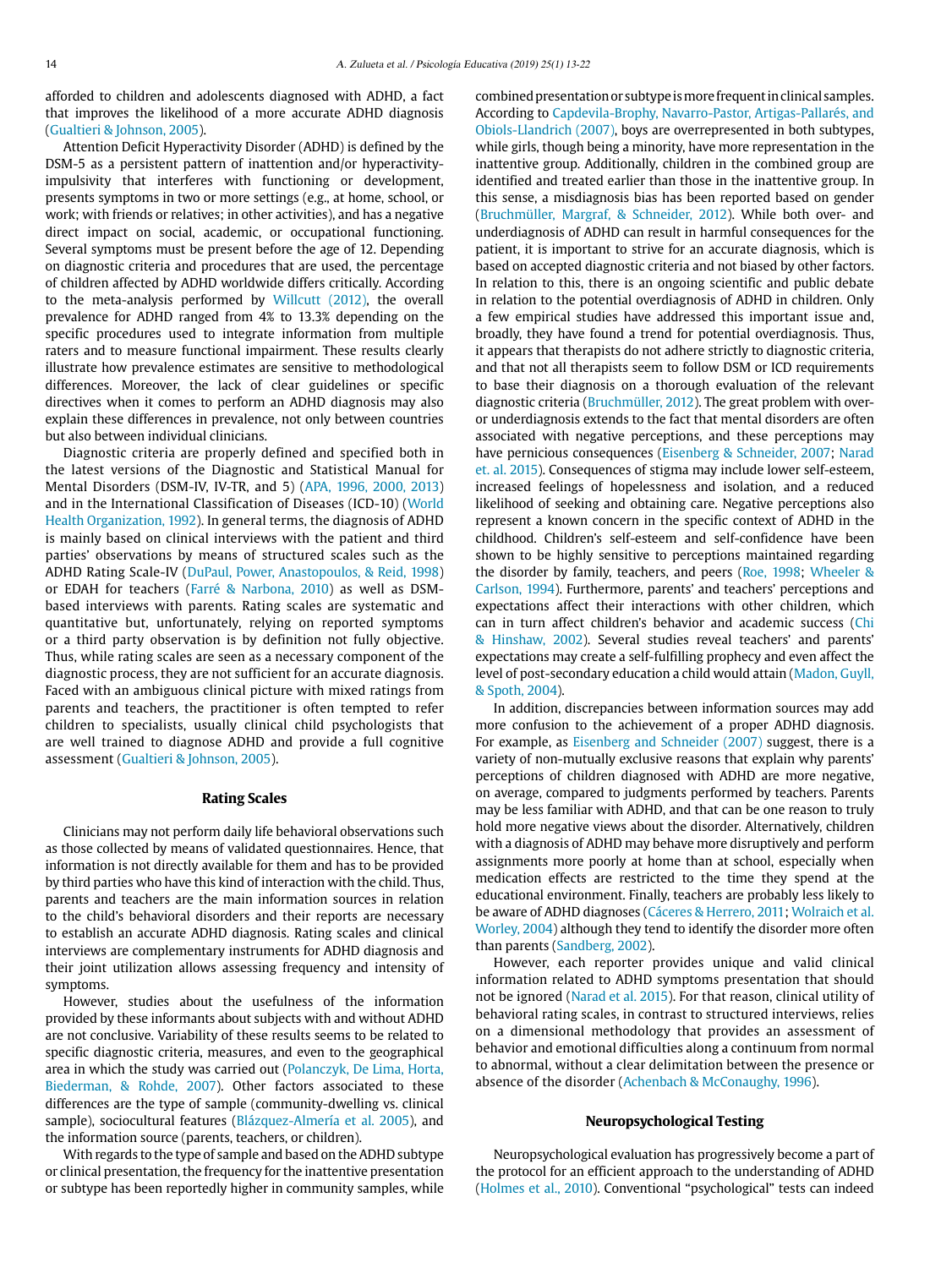capture the elements of inattention and impulsivity that characterize patients with ADHD. This kind of testing also identifies present cognitive disabilities that make the management of the disorder more complex. However, there are two major limitations with neuropsychological testing as a routine approach to ADHD diagnosis: one is related to expenses and the other is related to the fact that ordinary "psychoeducational" batteries reflect only an indirect measure of ADHD. Attention deficits, locomotor hyperactivity, and cognitive impulsivity may or may not be evidenced when a child is in a small room, face to face with a single adult ([Gualtieri & Johnson, 2005\)](#page-8-0). As a consequence, this type of evaluation by means of conventional neuropsychological batteries has suffered considerable criticism due to a low predictive value that leads to numerous false negatives (i.e., patients with ADHD wrongly discarded as not suffering the disorder, thus preventing them from receiving appropriate treatment), a lack of correlation between ADHD symptoms and neuropsychological deficits [\(Bolea-Almagnac et al. 2014;](#page-8-20) [Epstein et al., 2003](#page-8-21)), a limited clinical use confined to individual descriptions [\(Lange et al. 2014\)](#page-8-22), and the lack of ecological validity ([Bolea-Almagnac et al. 2014](#page-8-20); [Gualtieri &](#page-8-0)  [Johnson, 2005;](#page-8-0) [Parsons, 2016](#page-8-23)).

These criticisms have opened the door to new neuropsychological evaluation methods, such as computerized tests of attention. According to several authors ([Bioulac et al., 2012](#page-8-24); [Díaz-Orueta et al.,](#page-8-25)  [2014;](#page-8-25) [Etchepareborda, Paiva-Barón, & Abad, 2009](#page-8-26)), computerized tests increase a patient's interest and motivation for the task, making the assessment more entertaining and enjoyable. They allow a more precise control of time (both regarding the stimuli presentation and response) and the "experimenter effect" is reduced to its minimum. Moreover, they save time, significantly improve accuracy and speed of scoring, and allow registering a series of variables and scores that exceed human capacities [\(Conners, Epstein, Angold, & Klaric, 2003\)](#page-8-27). All these features also tend to increase the opportunities for research [\(Etchepareborda et al. 2009](#page-8-26)).

In this sense, as many researchers remark [\(Epstein et al. 2011;](#page-8-28) [Negut, Jurma, & David, 2017;](#page-8-29) [Nolin et al., 2016](#page-8-30); [Parsey & Schmitter-](#page-8-31)[Edgecombe, 2013](#page-8-31)) clinical application of Virtual Reality (VR) certainly provides new opportunities for assessment, such as customization for target populations, specific cognitive domains, and unique settings. VR scenarios allow for measurement of simulated everyday tasks in a safe and controlled environment and offer the opportunity to assess the influence of environmental stimuli (e.g., distractions, interruptions) on cognitive performance, which may provide a more ecologically valid assessment of everyday skills (Díaz-Orueta, 2017; Parsey & Schmitte[r-Edgecombe, 2013\)](#page-8-31). With regard to ecological validity, there is a need to move beyond the limited generalizability of results found in many developed neuropsychology batteries to measures that more closely approach real-world functioning ([Parsons, Carlew, Magtoto,](#page-8-32)  [& Stonecipher, 2017](#page-8-32); [Parsons, 2016\)](#page-8-23). As these authors suggest, a more ecological approach to neuropsychological assessment implies moving from construct-driven assessments to tests that are really "representative" of real-world "functions" and provide with results that are "generalizable" for prediction of functional performance across a range of situations (function-led approach), namely, to capture the complexity of the response required in many multistep tasks found in everyday activities.

When it comes to VR applied to the Continuous Performance Test (CPT) (considered the most accurate tool to measure attentional processes) ([Epstein et al., 2011](#page-8-28); [Negut et al., 2017;](#page-8-29) [Negut,](#page-8-29)  [Matu, Sava, & David, 2017;](#page-8-29) [Nolin et. al. 2016](#page-8-30); [Tarantino, Cutini,](#page-8-33)  [Mogentale, & Bisiacchi, 2013](#page-8-33)) it can be said that VR platforms promote the collection of additional cognitive and behavioral information about neuropsychological testing performance beyond data obtained through traditional assessments. CPTs conducted through VR seem to be better at detecting problems experienced by users because they emphasize the ability to be representative of people's functioning in everyday situations ([Nolin et al. 2016\)](#page-8-30).

However, a recent meta-analysis conducted by [Negut et al. \(2017\)](#page-8-29) pointed out that VR measures are more complex and difficult because they replicate conditions similar to everyday life and, as a consequence, performance obtained on these tests is usually poorer than on classical measures. Thus, tasks embedded in VR may have an increased level of complexity and difficulty that requires additional cognitive resources. This could be one of the reasons to explain resistance to adopt additional measures that incorporate technology components to existing tests, rating scales, and questionnaires ([Parsey & Schmitter-Edgecombe, 2013](#page-8-31)). The field of neuropsychology has made lower progress than what would be expected in comparison to other fields in terms of adopting technology and, hence, the potential for an effective use of technology has not yet been realized. A higher awareness with this regards would imply recognizing an adequate adoption of new technologies, which could result in a more comprehensive assessment of cognitive dysfunction and, in turn, the achievement of better informed diagnoses and treatments (Diaz-Orueta, 2017).

#### **Objectives**

The goal of the current study is double: 1) to test the external validity of the AULA test by means of identifying the core factors of the test and whether it provides valid measures of inattention, impulsivity, and hyperactivity and 2) to analyze the accuracy of AULA test to support diagnosis of ADHD in addition to subjective reports provided by third parties (i.e., parents and teachers). First, it is hypothesized that AULA will show clear factors associated to measures of inattention, impulsivity, processing speed, sustained attention or vigilance, and hyperactivity. Second, it is expected that the information provided by AULA will show to be more accurate in correctly identifying ADHD cases and discarding non-ADHD individuals than subjective reports provided by third parties (i.e., parents and teachers).

#### **Method**

#### **Sample and Diagnostic Procedures**

The final study sample comprised 407 children (272 boys and 135 girls) between 6 and 16 years old. Among them, 213 had an ADHD diagnosis: 105 were inattentive (72 boys and 32 girls) and 108 were combined-type (83 boys and 25 girls), while 194 were typically developing controls (116 boys and 78 girls). They were recruited from two private primary and secondary schools, a neuropsychology clinic, and a pediatric neurology clinic in northern Spain (see [Table 1](#page-3-0)).

The clinical sample comprises 213 patients with an ADHD diagnosis that fulfill the following inclusion criteria: a) to attend outpatient services in a neuropediatric unit or at the psychopedagogical services, where a neuropsychological assessment is performed as part of the diagnostic process; b) to show an IQ within the normal limits (IQ > 80); and c) to show consent to participate in this study. Ethics approval was obtained for the development of the study and parents provided written informed consent on behalf of their children to let them participate.

ADHD diagnosis was made by a clinical diagnostic team who considered both data from parents' (DSM-IV-TR criteria) and teachers' ratings (EDAH for teachers) ([Farré & Narbona, 2010\)](#page-8-4), as well as clinical interviews with children and their parents. No significance was obtained between the information gathered from parents and and the information from teachers (McNemar = .125,  $p$  = .05). Children were considered to meet the criteria for a symptom domain or clinical presentation (inattention and/or hyperactivity/impulsivity) if the parent and teacher rating scale reported at least 6 non-overlapping symptoms in a particular domain. Children who met this criterion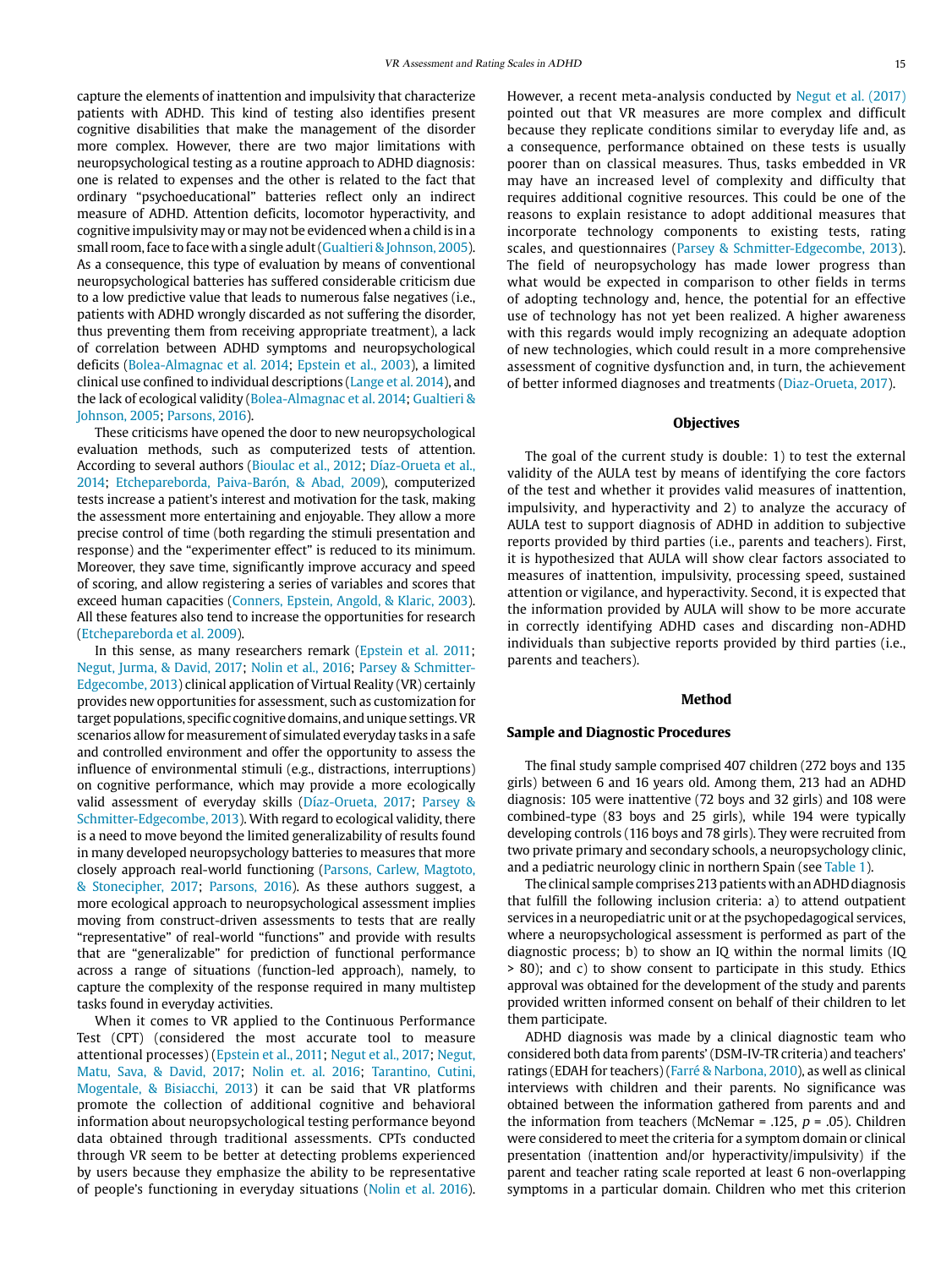<span id="page-3-0"></span>

|  |  |  |  |  |  |  |  |  |  |  | <b>Table 1.</b> Descriptive Statistics and Significant Differences between Subtypes of ADHD |  |  |  |  |  |  |
|--|--|--|--|--|--|--|--|--|--|--|---------------------------------------------------------------------------------------------|--|--|--|--|--|--|
|--|--|--|--|--|--|--|--|--|--|--|---------------------------------------------------------------------------------------------|--|--|--|--|--|--|

|                  |               |                  |                      |                     | ADHD $n = 213$      |                               |
|------------------|---------------|------------------|----------------------|---------------------|---------------------|-------------------------------|
|                  |               |                  | Control<br>$n = 194$ | ADHD-C<br>$n = 108$ | ADHD-I<br>$n = 105$ | t Student<br>ADHD-C<br>ADHD-I |
| Age (6-16)       |               | M(SD)            | 9.08(2.66)           | 9.78(2.65)          | 10.62(2.79)         | ns                            |
| Sex - male       |               | $n(\%)$          | 116 (59.8%)          | 83 (76.9%)          | 73 (69.5%)          |                               |
| Sex - female     |               | $n(\mathcal{E})$ | 78 (40.2%)           | 25(23.1%)           | 32 (30.5%)          |                               |
|                  |               | M(SD)            | 101.44 (10.55)       | 101.46 (10.77)      | 98.78 (10.16)       | ns                            |
| Total IQ         |               | rank             | 83-128               | 80-132              | 80-125              |                               |
|                  |               | M(SD)            | 2.71(1.71)           | 6.68(1.32)          | 6.54(1.12)          | ns                            |
| DSM <sub>5</sub> | DA frequency  | rank             | $0 - 5$              | $5-9$               | $5-9$               |                               |
|                  |               | M(SD)            | 1.88(1.89)           | 5.96(1.76)          | 1.98(1.56)          | $p = .000$                    |
|                  | H/I frequency | rank             | $0 - 7$              | $0-9$               | $0 - 5$             |                               |
|                  | DA raw score  | M(SD)            | 4.2(3.33)            | 10.81(1.93)         | 10.48(2.13)         | ns                            |
|                  |               | rank             | $0 - 13$             | $4 - 15$            | $2 - 15$            |                               |
| <b>EDAH</b>      |               | M(SD)            | 2.91(3.38)           | 9.75(2.14)          | 4.5(2.89)           | $p = .0001$                   |
|                  | H raw score   | rank             | $0 - 14$             | $4 - 15$            | $0 - 14$            |                               |
|                  | TC raw score  | M(SD)            | 3.04(4.5)            | 7.86(4.94)          | 5.6(4.5)            | $p = .001^2$                  |
|                  |               | rank             | $0 - 23$             | $1 - 26$            | $0 - 22$            |                               |

Note. ADHD-C (combined subtype); ADHD-I (inattentive subtype);  $ns =$  no significant differences. <sup>1</sup>In items 1, 3 y 5; <sup>2</sup>In items 6, 15 y 16.

for both domains were inserted in the combined-type group, while children who met symptoms only for inattention were enrolled in the inattentive group. Those children with ADHD taking stimulant medications were included in the study but were required to be off medication for 48 hours prior to testing.

There were no statistically significant differences according to age in relation to the symptomatology observed by parents ( $\chi^2$  = 16.546,  $p = .085$ ) and teachers ( $\chi^2 = 15.437$ ,  $p = .117$ ). Moreover, there were no differences according to gender in the symptomatology objectified either by parents ( $\chi^2$  = 1.452, p = .228) or teachers ( $\chi^2$  = 499, p = .480). Hence, no analysis was performed using age or gender as covariates.

The gender ratio for the ADHD group of boys to girls is almost 3:1 (more specifically, 2.7 boys per girl). Epidemiological studies held in schools using gender- and age-validated questionnaires have shown a similar incidence [\(Cardó, Servera-Barceló, & Llobera, 2007](#page-8-34)).

Controls showed minimal symptoms of ADHD reported on the same parent and teacher rating scales and did not meet criteria for any other behavioral disorder. Participants with a full-scale score below IQ = 70 on the Wechsler Intelligence Scale for Children (WISC-IV) were excluded from the current analyses ([Table 2](#page-3-1)).

<span id="page-3-1"></span>

|  |  |  | Table 2. Descriptive Statistics of IQ and Subscales (Group with ADHD) |  |  |  |
|--|--|--|-----------------------------------------------------------------------|--|--|--|
|--|--|--|-----------------------------------------------------------------------|--|--|--|

|                      | N   | Min. | Max. | М      | SD.    |
|----------------------|-----|------|------|--------|--------|
| Total IQ             | 169 | 77   | 132  | 100.21 | 10.542 |
| Verbal comprehension | 136 | 73   | 141  | 100.98 | 11.929 |
| Perceptual reasoning | 135 | 74   | 131  | 101.67 | 11.203 |
| Working memory       | 127 | 67   | 127  | 98.09  | 11.660 |
| Processing speed     | 127 | 67   | 131  | 98.87  | 12.498 |

To carry out the second objective of the study only those subjects in the sample whose EDAH results were registered item by item were considered. Thus, 227 children were recruited, 72 with ADHD diagnoses (37 inattentive and 35 combined-type) and 155 controls.

### **Measures**

All children were administered the AULA based neuropsychological test, designed for a comprehensive evaluation of attention processes; parents received the ADHD Rating Scale-IV ([DuPaul et al. 1998\)](#page-8-3) and EDAH [\(Farré & Narbona, 2010\)](#page-8-4) rating scale was filled out by teachers. In those clinical subjects a standard assessment procedure consisting of an open clinical interview with parents and a more extensive and thorough cognitive evaluation was also conducted.

**ADHD Rating Scale.** ADHD Rating Scale-IV was administered with diagnostic purposes to all parents of children in the sample. This measure includes 18 symptom criteria for a diagnosis of ADHD according to the DSM-IV-TR criteria [\(DuPaul et al., 1998](#page-8-3)).

Parents were asked about the frequency for each child symptom on a 0 to 3 Likert's rating scale:  $0 = never$ ,  $1 = sometimes$ ,  $2 = often$ , and  $3$  = very often. To fulfill the criteria for a symptomatic ADHD diagnosis, six of nine symptoms occurring often or very often in one or both the subscales must be present.

**EDAH Rating Scale.** EDAH is a revised Spanish version of the Conners' Teacher Rating Scale-Revised. It is typified in primary school children (6-12 years) and it has proven to be very helpful in the assessment of ADHD. This rating scale shows excellent indicators for reliability and validity. EDAH allows collecting information on the typical child behavior at school. It provides a structured observation method for the teacher, comprising 20 items (derived from DSM criteria) easy to understand and requires a minimum investment of time for its completion. Each item is scored from 0 to 3, with higher scores indicative of the presence of symptoms.

EDAH comprises three subscales: inattention, hyperactivity/ impulsivity, and behavioral problems. However, since AULA only measures attention and hyperactivity and tests that can potentially quantify EDAH items related to behavior problems could not be found, EDAH scale items related to behavior problems were not considered in the present study. Items that were finally analyzed and subareas to which they belong are listed below:

Hyperactivity (H): item 1, "excessive motor activity", item 3, "frequently annoys other children", item 5, "demands immediate satisfaction" , item 13, "moves constantly, uneasy", and item 17, "impulsive and irritable".

Inattention (I): item 2, "has academic learning problems", item 4, "distracts easily, show poor attention", item 7, "has head up in the clouds", item 8, "does not end what he/she starts", and item 19, "frustrates his efforts easily, inconstant".

Teachers needed to answer to each item according to a Likert scale depending on the degree to which the child shows the behavior that is described:  $1 = none$ ,  $2 = little$ ,  $3 = quite$ , and  $4 = a lot$ . In order to make appropriate statistical analyses, scores were grouped in the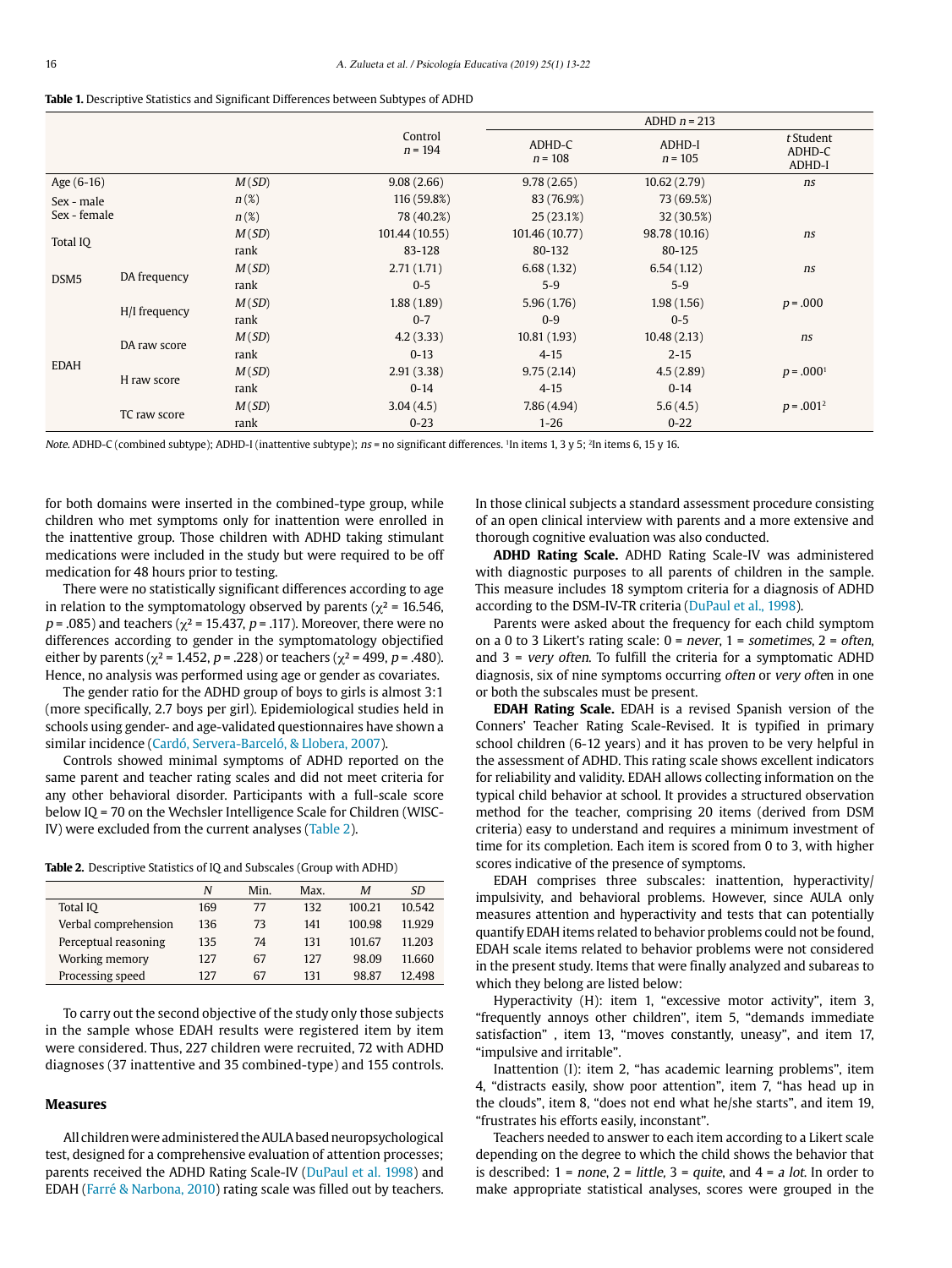|                                |                    | <b>EDAH Raw scores</b> |                     |
|--------------------------------|--------------------|------------------------|---------------------|
|                                | Attention deficit  | Hyperactivity          | Behavioral disorder |
| <i>AULA factor</i>             |                    |                        |                     |
| Sustained attention            | $r = .26, p < .01$ | $r = .15, p < .01$     | $r = .10, p < .05$  |
| Impulse control                | $r = .29, p < .01$ | $r = .27, p < .01$     | $r = .18, p < .01$  |
| Processing speed/reaction time | $r = -.026$        | $r = -.13, p < .01$    | $r = -06$           |
| Variability in reaction time   | $r = .30, p < .01$ | $r = 0.22, p < 0.01$   | $r = .15, p < .01$  |
| Motor activity control         | $r = .37, p < .01$ | $r = .40, p < .01$     | $r = .30, p < .01$  |

<span id="page-4-0"></span>Table 3. Pearson Correlations between the 5 Factors of AULA and Attention Deficit, Hyperactivity, and Behavioral Problems Variables with EDAH in the Study Sample  $(N = 407)$ 

following categories:  $0 =$  shows no symptoms  $(1 \text{ and } 2)$  and  $1 =$  shows symptoms (3 and 4).

**AULA Virtual Reality Test.** AULA (classroom in Spanish) is a VR based neuropsychological test, designed to comprehensively assess attention processes ([Climent & Banterla, 2011](#page-8-35)) and support an ADHD diagnosis in children between 6 and 16 years old (Díaz-Orueta et al., 2014; [Zulueta, Iriarte, Díaz-Orueta, & Climent 2013](#page-9-1)), with high test-rest reliability ([Fernandez-Fernandez, Morillo-Rojas, & Alonso-](#page-8-36)[Romero, 2012;](#page-8-36) [Iriarte et al., 2016\)](#page-8-37), sensitivity, and specificity ([Rufo-](#page-8-38)[Campos, Cueto, Iriarte, & Rufo-Muñoz, 2012](#page-8-38)).

It is a CPT paradigm based test with different tasks and distracting conditions, presented in the virtual scenario of a school classroom [\(Climent & Banterla, 2011\)](#page-8-35). AULA is composed of two main exercises: a non-X paradigm based exercise ("press the button when you DO NOT see or hear apple") and an X paradigm based exercise ("press the button whenever you DO see or hear seven"). Stimuli are presented both on a visual basis (on the classroom's blackboard) and on an auditory basis (the patient listens to them with the earphones). At the same time, visual, auditory, or combined distractors of ecological nature (i.e., equal to those that may appear in a real classroom environment, such as an ambulance going by, a child coughing, or the teacher walking through the classroom) are presented.

The main variables measured by AULA are as follows:

- Omission errors (inattention): patients do NOT press the button when they should.
- Commission errors (impulsivity): patients press the button when they should NOT.
- Reaction time (processing speed): measured for correct answers and commission errors.
- Variability (standard deviation) in reaction time (sustained attention): changes in reaction time patterns during the test.
- Motor activity (hyperactivity): head movement, tracked with a movement sensor placed in the 3D glasses.

The following scores include total scores, scores comparing non-X versus X task, scores comparing visual vs. auditory performance (divided attention), scores with versus without distractors (interference of external distractors). There is also a final score on the quality of attention focus that compares number of errors performed when the blackboard is in the viewing angle versus when it is not in the viewing angle.

#### **Data Analyses**

Statistical analyses were performed with SPSS version 21.0 and correspond to the two mayor objectives of this study: to test the external validity of AULA and to estimate whether AULA test contributes to the diagnosis of ADHD providing additional information.

In order to carry out the first study goal, the external validity in AULA, a factorial analysis of cognitive variables contained in AULA was performed and, subsequently, factors obtained were correlated with behavioral variables in EDAH (using Pearson correlation). Moreover, a study on AULA sensitivity and specificity was provided.

In order to achieve the second goal (i.e., to provide valuable and complementary information to clinical diagnosis by means of AULA), comparisons (Mann Whitney's U) were held between performance obtained in 5 AULA factors and items of EDAH Inattention and Hyperactivity scales. Finally, followed by a cluster or k-means conglomerate analysis, different subgroups in which the study sample may be classified were provided, according to their performance in AULA.

#### **Results**

#### **External Validity**

First, a factor analysis of AULA variables was conducted in order to reduce data to factors. The measure of sampling adequacy, Kaiser-Meyer-Olkin (KMO = .903), and the measure of adequacy of the sample for each variable (MSA) are greater than .50 indicating a good fit of the data to a factorial analysis model. Thus, 5 factors or components that account for 82.37% of the total variance were obtained from 407 subjects and are called: sustained attention, impulsivity control, processing speed, response variability, and control of motor activity.

Then, the correlation between variables of inattention and hyperactivity of EDAH with the five factors obtained with AULA was calculated by obtaining Pearson correlation coefficients and, as expected, a significant correlation between all analyzed variables was found (see [Table 3](#page-4-0)).

A discriminant analysis was then performed on results obtained by participants from whom the five factors were obtained in AULA. In this way, it could be seen how AULA classifies correctly the study participants according to their membership to either the group with or without ADHD. AULA presents a moderate degree of specificity, identifying 75.3% of healthy participants, and a sensitivity of 68.1% of individuals with ADHD correctly identified [\(Table 4](#page-4-1)).

<span id="page-4-1"></span>**Table 4.** Discriminant Analysis of AULA: Classification of all Participants  $(N = 407)$  according to Performance in the Factors in their Group Membership (Group with ADHD and Control Group)

|                                     | Performance in<br><b>AULA VR factors</b> |               |
|-------------------------------------|------------------------------------------|---------------|
|                                     | Controls                                 | <b>ADHD</b>   |
|                                     | $n(\%)$                                  | $n(\%)$       |
| Group membership according to DSM-5 |                                          |               |
| Controls                            | $146(75.3)^1$                            | 48 (24.7)     |
| <b>ADHD</b>                         | 68 (31.9)                                | $145(68.1)^2$ |

Note. <sup>1</sup>Specificity; <sup>2</sup>sensitivity.

The current results provide support for the external validity of AULA, that classifies correctly study participants according to their membership to either the group with or without ADHD. That 24.7% of false positives detected, a percentage which AULA does not seem to properly discard as non ADHD, may be due to the possibility that AULA detects attention difficulties that are also linked to other disorders different from ADHD. In other words, AULA's ability to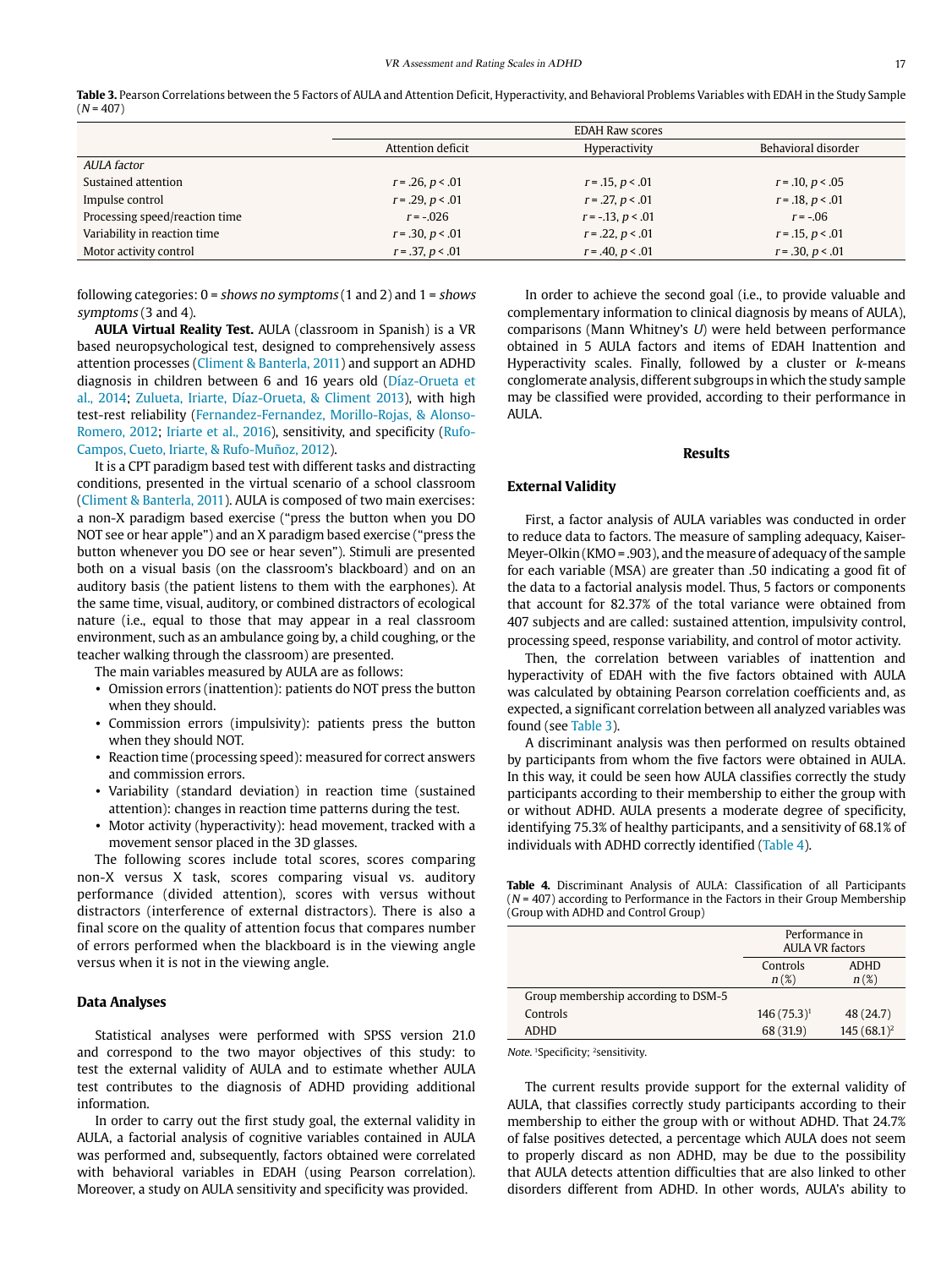<span id="page-5-0"></span>Table 5a. Mean Differences using Mann-Whitney's U on Performance with AULA Based on the Presence/Absence of Each Item of EDAH Inattention Subscale (N = 227)

| <b>EDAH</b> | <b>AULA</b>             | Sustained<br>attention | Impulse control   | Processing speed/<br><b>Reaction time</b> | Variability in<br>reaction time | Motor activity<br>control |
|-------------|-------------------------|------------------------|-------------------|-------------------------------------------|---------------------------------|---------------------------|
|             | Mean ranks (No vs. Yes) | 99.8 vs. 134.98        | 104.22 vs. 128.05 | 108.46 vs. 121.41                         | 98.24 vs. 137.44                | 100.42 vs. 134.01         |
|             | Mann-Whitney's $U$      | 4.182                  | 4.791.5           | 5.376                                     | 3.965.5                         | 4,267                     |
| Item $#2$   | Z.                      | $-3.943$               | $-2.672$          | $-1.452$                                  | $-4.395$                        | $-3.766$                  |
|             |                         | .000                   | .008              | .146                                      | .000                            | .000                      |
|             | Mean ranks (No vs. Yes) | 97 vs. 129.71          | 104,86 vs. 121.99 | 106,54 vs. 120.34                         | 98,01 vs. 128.71                | 96,61 vs. 130.09          |
|             | Mann-Whitney's U        | 4,535.5                | 5,416             | 5,604.5                                   | 4649.5                          | 4,492.5                   |
| Item $#4$   | Z                       | $-2.216$               | $-1.651$          | $-.088$                                   | $-1.309$                        | $-3.651$                  |
|             | D                       | .000                   | .049              | .113                                      | .000                            | .000                      |
|             | Mean ranks (No vs. Yes) | 99.02 vs. 132.76       | 100.25 vs. 131.12 | 113.79 vs. 113.11                         | 100.69 vs. 130.54               | 97 vs. 135.45             |
| Item $#7$   | Mann-Whitney's $U$      | 4,388.5                | 4,547.5           | 6,219                                     | 4,603.5                         | 4,127.5                   |
|             | Z                       | $-3.84$                | $-3.513$          | $-.077$                                   | $-3.398$                        | $-4.376$                  |
|             | D                       | .000                   | .000              | .939                                      | .001                            | .000                      |
|             | Mean ranks (No vs. Yes) | 107.14 vs. 133.08      | 107.49 vs. 132.11 | 111.05 vs. 122.21                         | 106.71 vs. 134.28               | 106.37 vs. 135.23         |
| Item $#8$   | Mann-Whitney's $U$      | 3,865                  | 3,923.5           | 4,517.5                                   | 3,793                           | 3,736.5                   |
|             | Z                       | $-2.624$               | $-2.490$          | $-1.129$                                  | $-2.789$                        | $-2.919$                  |
|             |                         | .009                   | .013              | .259                                      | .005                            | .004                      |
|             | Mean ranks (No vs. Yes) | 107.18 vs. 130.55      | 104.65 vs. 138.19 | 110.98 vs. 119.10                         | 103.29 vs. 142.29               | 103.62 vs. 141.30         |
| Item $#19$  | Mann-Whitney's $U$      | 3,749                  | 3,321.5           | 4,390.5                                   | 3,091.5                         | 3,147                     |
|             | Z                       | $-2.328$               | $-3.341$          | $-.809$                                   | $-3.886$                        | $-3.754$                  |
|             | p                       | .020                   | .001              | .419                                      | .000                            | .000                      |

<span id="page-5-1"></span>Table 5b. Mean Differences using Mann-Whitney's U on Performance with AULA Based on the Presence/Absence of Each Item of EDAH Hyperactivity Subscale (N = 227)

| <b>EDAH</b> | AULA                    | Sustained<br>attention | Impulse control   | Processing speed/<br>Reaction time | Variability in<br>reaction time | Motor activity<br>control |
|-------------|-------------------------|------------------------|-------------------|------------------------------------|---------------------------------|---------------------------|
|             | Mean ranks (No vs. Yes) | 106.2 vs. 133.1        | 105.3 vs. 135.23  | 115.57 vs. 110.16                  | 108.86 vs. 126.53               | 100.09 vs. 147.93         |
| Item $#1$   | Mann-Whitney's U        | 4,055                  | 3,911.5           | 5,059.5                            | 4,486                           | 3,073.5                   |
|             | Z                       | $-2.800$               | $-3.119$          | $-.564$                            | $-1.841$                        | $-4.984$                  |
|             | р                       | .005                   | .002              | .573                               | .066                            | .000                      |
|             | Mean ranks (No vs. Yes) | 108.93 vs. 132.41      | 110.32 vs. 127.71 | 113.8 vs. 114.73                   | 111.01 vs. 124.88               | 105.65 vs. 144.33         |
| Item $#3$   | Mann-Whitney's U        | 3,459                  | 3,689             | 4,325                              | 3,828                           | 2,875                     |
|             | Z                       | $-2.216$               | $-1.651$          | $-.088$                            | $-1.309$                        | $-3.651$                  |
|             | р                       | .027                   | .099              | .930                               | .190                            | .000                      |
|             | Mean ranks (No vs. Yes) | 111.79 vs. 126.54      | 109.03 vs. 142.24 | 116.82 vs. 98                      | 110.97 vs. 131.19               | 107,1 vs. 153.18          |
| Item $#5$   | Mann-Whitney's U        | 2,854.5                | 2,321             | 2,737                              | 2,696.5                         | 1,949                     |
|             | Z                       | $-1.208$               | $-2.719$          | $-1.541$                           | $-1.655$                        | $-3.773$                  |
|             | p                       | .227                   | .007              | .123                               | .098                            | .000                      |
|             | Mean ranks (No vs. Yes) | 108.62 vs. 126.22      | 105.12 vs. 136.79 | 114.81 vs. 107.54                  | 107.6 vs. 129.29                | 103.36 vs. 142.08         |
| Item $#13$  | Mann-Whitney's U        | 3,991.5                | 3,400             | 4,426.5                            | 3,820                           | 3,103.5                   |
|             | Z                       | $-1.754$               | $-3.155$          | $-.724$                            | $-2.16$                         | $-3.858$                  |
|             | р                       | .079                   | .002              | .469                               | .031                            | .000                      |
|             | Mean ranks (No vs. Yes) | 112.25 vs. 121.07      | 107.91 vs. 138.62 | 115.51 vs. 107.9                   | 109.28 vs. 133.08               | 1037.42 vs. 140.62        |
| Item $#17$  | Mann-Whitney's U        | 3,777                  | 2,987             | 3,820.5                            | 3,820                           | 3,236.5                   |
|             | Z                       | $-.806$                | $-2.809$          | $-696$                             | $-2.176$                        | $-3.037$                  |
|             | р                       | .420                   | .005              | .486                               | .030                            | .002                      |

detect attention difficulties may not be only specific for ADHD but also for other learning or neuro-developmental disorders involving attention deficits. In terms of the 31.9% of false negatives (subjects who perform well in AULA despite their clinical diagnosis of ADHD), they may belong to a subgroup of ADHD patients who, in controlled or structured environments, may perform correctly.

#### **Contribution of AULA to the Diagnosis of ADHD**

The second objective of the study aims to investigate about what AULA provides for the diagnosis of ADHD in comparison to subjective reports provided by third parties. This analysis was performed with EDAH scores obtained item by item so only a part of the sample that had these data (227 subjects, 72 with ADHD and 155 controls) was used.

First, pairs of groups were created based on the presence or absence of the symptom of each EDAH individual item taken from both attention deficit and hyperactivity subscales from the previously presented factor analysis (inattention, impulsivity, processing speed, variability in reaction time, and motor activity) [\(Tables 5a](#page-5-0) and [5b](#page-5-1)). Due to lack of normality of studied variables, a Mann Whitney's U test was applied to analyze these differences ( $m$  = mean ranks).

In relation to the presence or absence of the symptom of each EDAH individual item from attention deficit and hyperactivity subscales and performance on tasks measuring similar variables (AULA), the findings were the following: results for the items comprised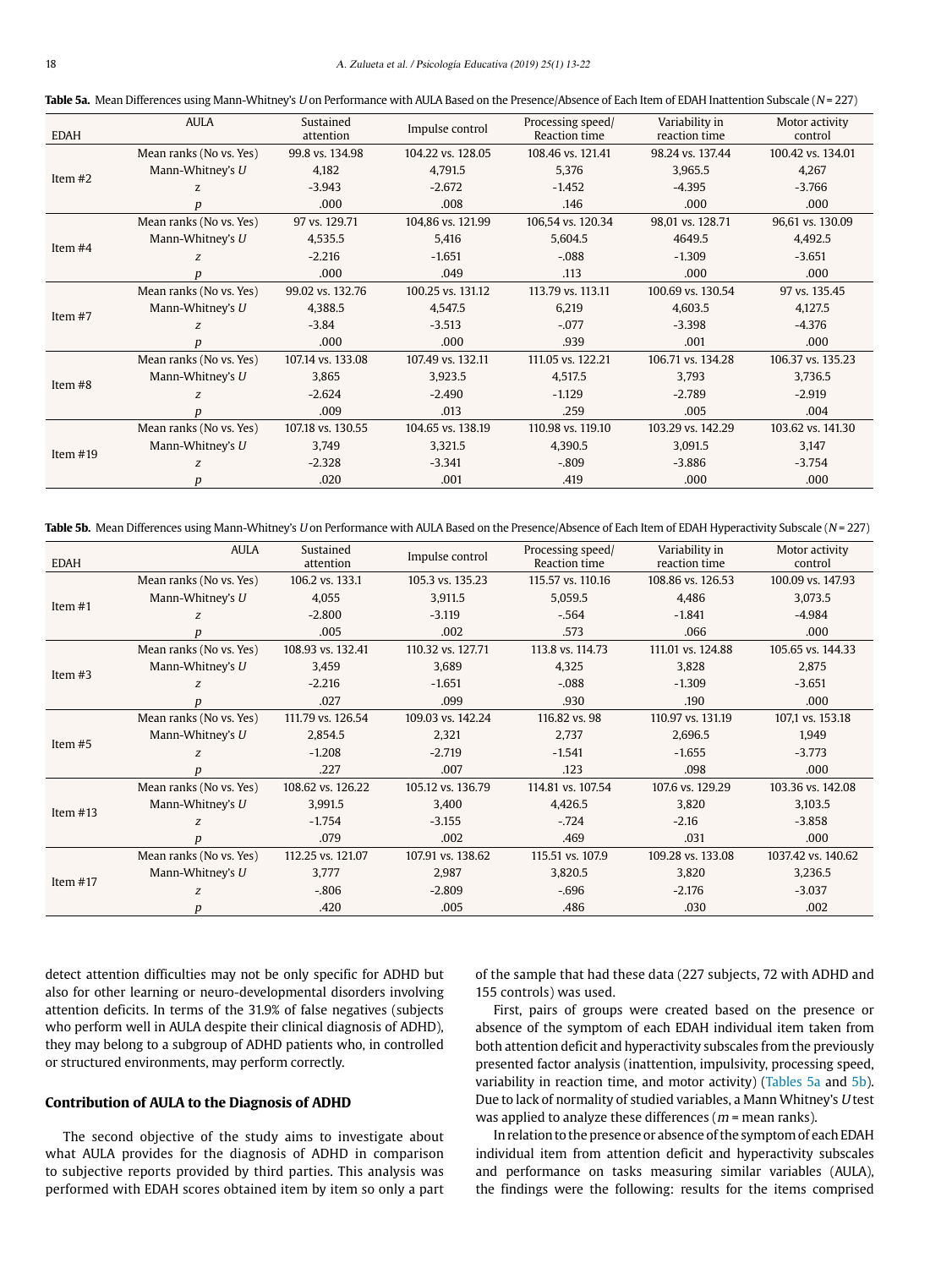in EDAH inattention subscale showed significant differences in all variables except in processing speed ([Table 5a\)](#page-5-0). With regards to items comprised in EDAH hyperactivity subscale in [Table 5b](#page-5-1) those items in which differences were observed are indicated. Thus, item 1, "excessive motor activity", showed significant differences in all variables except in processing speed; or item 13, "moves constantly, uneasy", showed significant differences in impulsivity, variability in reaction time, and motor activity.

To study whether AULA adds relevant information in the diagnosis of ADHD, a cluster analysis was performed. For this analysis the total sample of subjects ( $N = 407$ , 194 controls and 213 with ADHD) was again used. Thus, according to the performance obtained in AULA in the five variables, a cluster analysis with both groups was carried out. No statistically significant differences were found for performance in those 5 factors according to gender in any of the groups.

According to the performance in AULA for the five studied factors, we obtained 4 clusters in the analysis of conglomerates with the control group [\(Table 6a\)](#page-6-0). As an example, healthy children with good performance form cluster 2 or subjects showing a performance below the mean form cluster 4. According to the performance in AULA, subjects with ADHD are distributed in 6 groups of clusters ([Table 6b](#page-6-1)) (for example, cluster 3 comprises children with normal performance; cluster 6 is an extreme subgroup that presents deficits throughout all variables; cluster 1 is formed by children with impulsivity and hyperactivity; cluster 2 and 5 show a low performance in impulsivity). [Tables 6c](#page-6-2) and [6d](#page-6-3) specify results obtained for ADHD subgroups of combined and inattentive subtypes, respectively.

<span id="page-6-0"></span>**Table 6a.** Results from the Analysis of Conglomerates. Grouping of Control Group Subjects ( $n = 194$ ) in 4 Clusters according to Performance in AULA Factors  $(T$  scores,  $M = 50$ ,  $SD = 10$ )

|                                | Clusters according to performance<br>in AULA |       |       |       |  |  |
|--------------------------------|----------------------------------------------|-------|-------|-------|--|--|
|                                | Control group                                |       |       |       |  |  |
|                                |                                              | 2     | 3     | 4     |  |  |
| Sustained attention            | 57.59                                        | 47.39 | 52.31 | 63.82 |  |  |
| Impulse control                | 45.11                                        | 44.39 | 59.51 | 58.22 |  |  |
| Processing speed/Reaction time | 60.07                                        | 48.64 | 47.89 | 57.87 |  |  |
| Variability in reaction time   | 52.45                                        | 39.74 | 49.47 | 63.51 |  |  |
| Motor activity control         | 48.52                                        | 36.82 | 48.12 | 65.61 |  |  |
| $n = 194$                      | 66                                           | 65    | 48    | 15    |  |  |

Note. Cluster 1 = mild inattention and quick responses.

Cluster 2 = average performance.

Cluster 3 = mild impulsiveness.

Cluster 4 = mild inattention and impulsiveness; quick responses; moderate hyperactivity.

<span id="page-6-2"></span>**Table 6c.** Results from the Analysis of Conglomerates. Grouping of ADHD Subjects, Combined Subtype ( $n = 108$ ) in 4 Clusters according to Performance in AULA Factors (T scores,  $M = 50$ ,  $SD = 10$ )

|                                | Clusters according to performance<br>in AULA<br>ADHD-C group |       |       |       |  |  |
|--------------------------------|--------------------------------------------------------------|-------|-------|-------|--|--|
|                                |                                                              | 2     | 3     | 4     |  |  |
|                                |                                                              |       |       |       |  |  |
| Sustained attention            | 65.52                                                        | 54.18 | 58.59 | 47.43 |  |  |
| Impulse control                | 56.00                                                        | 51.47 | 61.52 | 57.07 |  |  |
| Processing speed/Reaction time | 61.95                                                        | 55.31 | 45.14 | 38.96 |  |  |
| Variability in reaction time   | 66.02                                                        | 53.59 | 57.51 | 41.26 |  |  |
| Motor activity control         | 69.25                                                        | 45.52 | 64.10 | 51.00 |  |  |
| $n = 108$                      | 22                                                           | 31    | 39    | 16    |  |  |

Note. Cluster 1 = moderate inattention and hyperactivity; mild impulsiveness; quick responses.

Cluster 2 = average performance.

Cluster 3 = mild inattention and impulsiveness; moderate hyperactivity.

Cluster 4 = mild impulsiveness and slowness.

<span id="page-6-3"></span>**Table 6d.** Results from the Analysis of Conglomerates. Grouping of ADHD Subjects, Inattentive Subtype ( $n = 105$ ) in 4 Clusters according to Performance in AULA Factors (T scores,  $M = 50$ ,  $SD = 10$ )

|                                | Clusters according to performance<br>in AULA<br>ADHD-I group |       |       |       |  |  |
|--------------------------------|--------------------------------------------------------------|-------|-------|-------|--|--|
|                                | 1                                                            | 2     | 3     | 4     |  |  |
| Sustained attention            | 62.15                                                        | 48.95 | 59.99 | 56.80 |  |  |
| Impulse control                | 54.78                                                        | 51.84 | 65.99 | 50.29 |  |  |
| Processing speed/Reaction time | 63.37                                                        | 44.49 | 42.10 | 55.76 |  |  |
| Variability in reaction time   | 62.16                                                        | 45.37 | 59.07 | 51.92 |  |  |
| Motor activity control         | 62.72                                                        | 48.64 | 62.75 | 40.63 |  |  |
| $n = 105$                      | 27                                                           | 25    | 22    | 31    |  |  |

Note. Cluster 1 = mild inattention and impulsiveness; moderate hyperactivity; quick responses.

Cluster 2 = average performance.

Cluster 3 = mild inattention and impulsiveness; slowness; moderate hyperactivity. Cluster 4 = mild inattention.

#### **Discussion**

Accurate ADHD diagnosis is crucial to appropriate treatment. In this section, we first discuss the implications of the current results for the external validity and the complementary diagnostic information that AULA provides. Then we examine the broader clinical and theoretical implications of these findings, we consider possible limitations, and conclude by highlighting several key directions for future research on ADHD.

<span id="page-6-1"></span>Table 6b. Results from the Analysis of Conglomerates. Grouping of ADHD Subjects (n = 213) in 6 Clusters according to Performance in AULA Factors (T scores,  $M = 50$ ,  $SD = 10$ 

|                                |       | Clusters according to performance in AULA<br>ADHD group |       |       |       |       |  |  |
|--------------------------------|-------|---------------------------------------------------------|-------|-------|-------|-------|--|--|
|                                |       |                                                         |       | 4     |       | 6     |  |  |
| Sustained attention            | 68.02 | 49.45                                                   | 50.26 | 58.02 | 58.56 | 61.08 |  |  |
| Impulse control                | 54.11 | 59.06                                                   | 49.92 | 48.93 | 58.99 | 69.44 |  |  |
| Processing speed/Reaction time | 65.63 | 39.66                                                   | 48.45 | 60.18 | 52.57 | 35.64 |  |  |
| Variability in reaction time   | 67.61 | 45.80                                                   | 47.19 | 54.91 | 57.03 | 63.33 |  |  |
| Motor activity control         | 70.90 | 53.66                                                   | 37.69 | 48.23 | 61.04 | 67.96 |  |  |
| $n = 213$                      | 25    | 31                                                      | 37    | 38    | 63    | 19    |  |  |

Note. Cluster 1 = inattention and moderate hyperactivity; quick responses.

Cluster 2 = mild impulsiveness and slowness.

Cluster 3 = average performance.

Cluster 4 = mild inattention and quick responses.

Cluster 5 = inattention, impulsiveness and mild hyperactivity.

Cluster 6 = mild inattention; slowness; impulsiveness and moderate hyperactivity.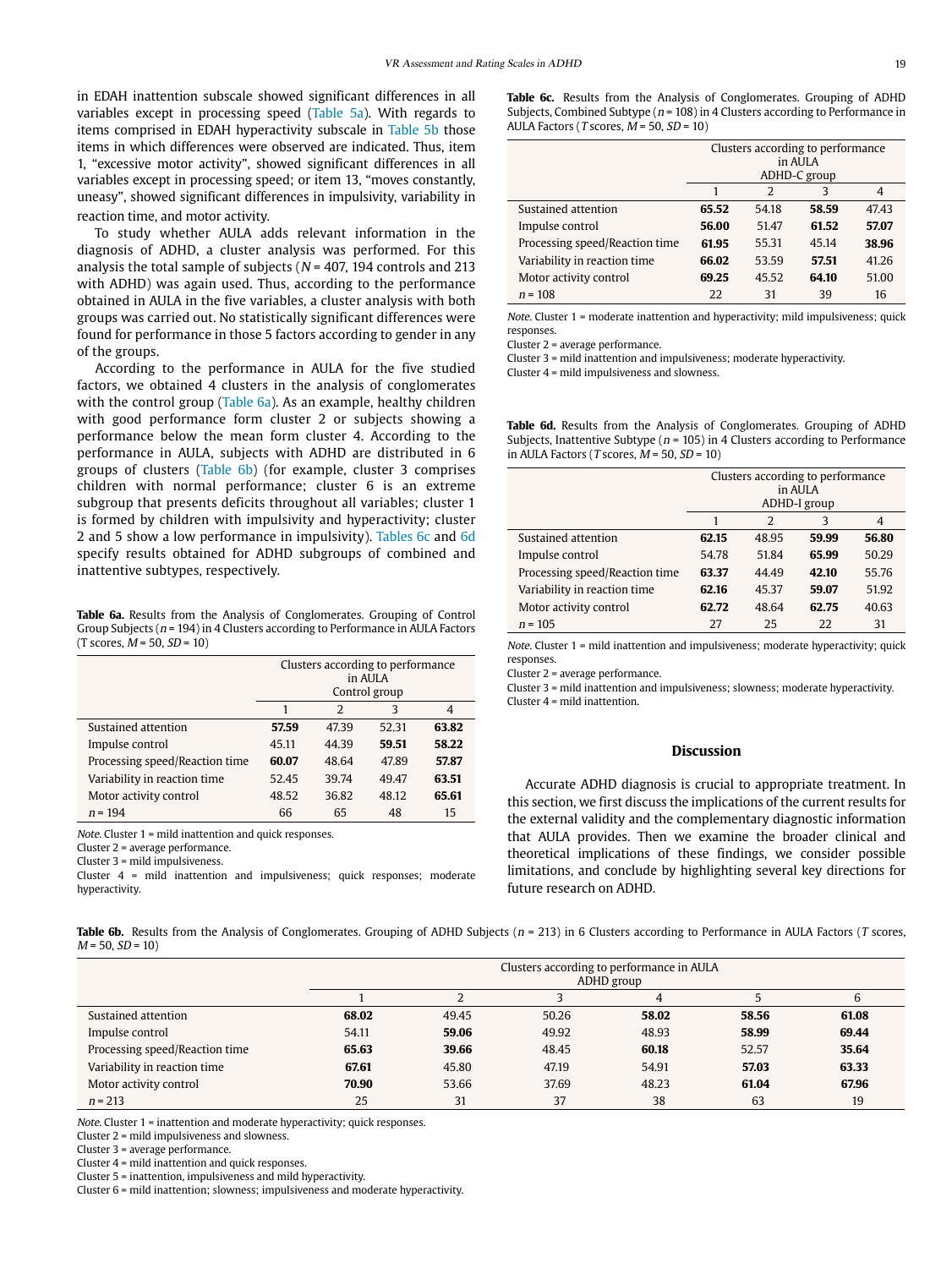First, in relation of external validity of AULA, it could be seen that AULA generally does well in classifying subjects participating in the study according to whether they belonged to the group of ADHD or to the non-ADHD group, showing a moderate degree of specificity and sensitivity.

Despite the false negatives identified (those clinically diagnosed of ADHD who perform well in AULA), this could suggest that they may belong to a subgroup of ADHD patients who, in controlled or structured environments, may perform correctly. This fact does not invalidate the diagnosis, as they constitute a group of children that potentially self-regulate better despite their ADHD. Hence, AULA can contribute to the diagnosis of ADHD but can also identify the presence of other type of attention difficulties that may be linked to different developmental or learning conditions. As these results contradict those obtained by [Rufo et al. \(2012\)](#page-8-38), in which AULA features of sensitivity and specificity showed to be significantly higher, other factors or the effect of potential confounding variables, such as the influence IQ (especially for those children above 130), and comorbidities (other coexisting disorders which were absent in the study of [Rufo et al., 2012,](#page-8-38) but which were not conclusively ruled out for this study) should be considered as reasons for this discrepancy, provided that, as stated above, behavioral subscales and items of teachers' EDAH and Conners' parent scales do not track cognition as AULA, and AULA only tracks hyperactivity in terms of movement (not in terms of disruption of home or class environment).

Second, it can be established that there is a correlation between the presentation of behavioral symptoms (in a moderate intensity) with low or medium performance on cognitive tasks that measure similar variables. Thus, the presence or absence of a symptom of inattention or impulsivity/hyperactivity significantly correlates with a low to moderate performance in cognitive tasks. This seems to hold even for other executive variables different from those affected in ADHD (as it is the case with all the inattention subscale items, or, for example, item 5 (i.e., "demands immediate satisfaction") correlates with impulsivity control and control of motor activity, thus, they are measuring the same thing. Therefore, in agreement with previous researches ([Areces, Rodríguez, García, Cueli, & González-Castro,](#page-8-39)  [in press](#page-8-39)) it can be established that AULA confirms the diagnosis of ADHD and even anticipates difficulties of different etiology that is not specific of individuals with ADHD. These findings are consistent with other studies that highlight the importance of relying on rating scales for the assessment of ADHD (Charach, Chen, Hogg-Johnson, & [Schachar, 2009;](#page-8-40) [Parker & Corkum, 2016\)](#page-8-41).

In relation to the complementary information provided by AULA for the diagnosis of ADHD and oriented to a cognitive behavioral intervention, AULA enhances the relevance of dimensions related about how to behave, to cope with tasks, or even how to face and solve problems in a way that is not provided by the behavioral diagnosis obtained with DSM scales and EDAH. However, as it has been observed in obtained clusters, groups are differentiated on the basis of the presence of hyperactivity and/or impulsivity. Thus, AULA will differentiate subgroups in an efficient way, that is, it will specify executive profiles not previously detected by mean of traditional diagnostic tools or procedures. In summary, AULA provides information about performance in different domains and discriminates between impulsivity and hyperactivity.

In this study, children below the threshold of symptoms for a clinical diagnosis of ADHD but showing inattention and hyperactivity problems demanding an intervention have been detected. In the control group, 15 children without an ADHD diagnosis showed a low performance in all variables, hence, they would require some kind of treatment. With regards to the group with a diagnosis of ADHD, data obtained with the application of AULA allows dividing subjects in one group that present impulsivity and another group showing hyperactivity, for which the target intervention will be different. In this sense, these findings will allow the improvement and the specification of intervention proposals or designs. Moreover, the finding of a subgroup of ADHD diagnosed children who were able to show a good performance despite their diagnosis has to be reported. For this subgroup, formed by children who may be able to control themselves in highly structured environments and tasks, the prognosis seems positive.

In summary, AULA can reasonably confirm the diagnosis of ADHD and complement the information obtained by means of observation scales with regards to different ADHD subtypes or clinical presentations. Finally, the current study, in agreement with numerous previous researches [\(Areces et al., in press;](#page-8-39) [Bioulac et](#page-8-24) [al., 2012](#page-8-24); [Epstein et al., 2011;](#page-8-28) [Etchepareborda et al., 2009;](#page-8-26) [Negut](#page-8-29) [et al., 2017;](#page-8-29) [Nolin et al., 2016](#page-8-30); [Parsey & Schmitter-Edgecombe,](#page-8-31) [2013](#page-8-31)), provides also support for the value and ecological validity of technological-based measures in neuropsychological assessment.

The interpretation of these results must be seen in the context of the current study's limitations. There are limitations related to the sample group. First, the ADHD group included only two of the three ADHD subtypes. The ADHD predominantly hyperactive-impulsive subtype was not included separately but merged with the group of mixed or combined subtype. Nevertheless, excluding this subtype allows drawing conclusions across all three subtypes.

Other limitations refer to the control group. In this study, we only considered typically-developing children. We did not include a group with psychopathology. As a result, we are not able to assert if the intergroup differences are only due to the ADHD condition or to other learning or potential neurodevelopment conditions not previously identified, at least partially, for the individuals comprised in the control group.

To carry out the second objective of the study, only those subjects in the sample whose EDAH results were registered item by item were recruited. This resulted in a significant decrease in the number of subjects in this analysis and consequently, a decrease in the general representativeness.

Limitations in the extent to which virtual reality simulations reflect real experiences of individuals as well as limitations related to psychological concerns (influence of VR on cognitive performance, internal and ecological validity of tools, utility for all populations, lack of normative data properties for different clinical populations) must be also taken into account.

Finally, although the AULA may be a useful clinical tool for ADHD diagnosis and the identification of subtypes of attentional disorders in children, its usage does not seem to be vastly superior to other instruments. The sensitivity and specificity of this instrument in relation to other measures of attention, such as seen in the Continuous Performance Test, are similar [\(Negut et al., 2017](#page-8-29)). In this sense, the AULA VR becomes another effective possibility for evaluating attentional processes.

Technology development, including VR, is continuing to grow and new applications are definitely emerging for the field of neuropsychology. VR technology offers a great opportunity to work in real-world simulation scenarios by means of safe, attractive, and controlled environments [\(Nolin et. al. 2016](#page-8-30); [Tarantino et al. 2013](#page-8-33)). Neuropsychologists should continue to move beyond in research for new strategies to assess cognitive abilities that allow them to offer patients effective and high quality diagnosis services.

Future research may try to obtain different neuropsychological profiles for ADHD and other developmental disorders in order to help increase accuracy in differential diagnosis, not only between different ADHD subtypes, or between ADHD and healthy controls, but also between ADHD and other learning, behavioral or neurodevelopmental disorders that sometimes may coexist with ADHD and mask actual results by increasing or decreasing performance. More specifically, the role and impact of high and very high IQs, other learning disorders (such as dyslexia), and conditions related to processing speed that may be inappropriately diagnosed as ADHD will have to be included in future studies.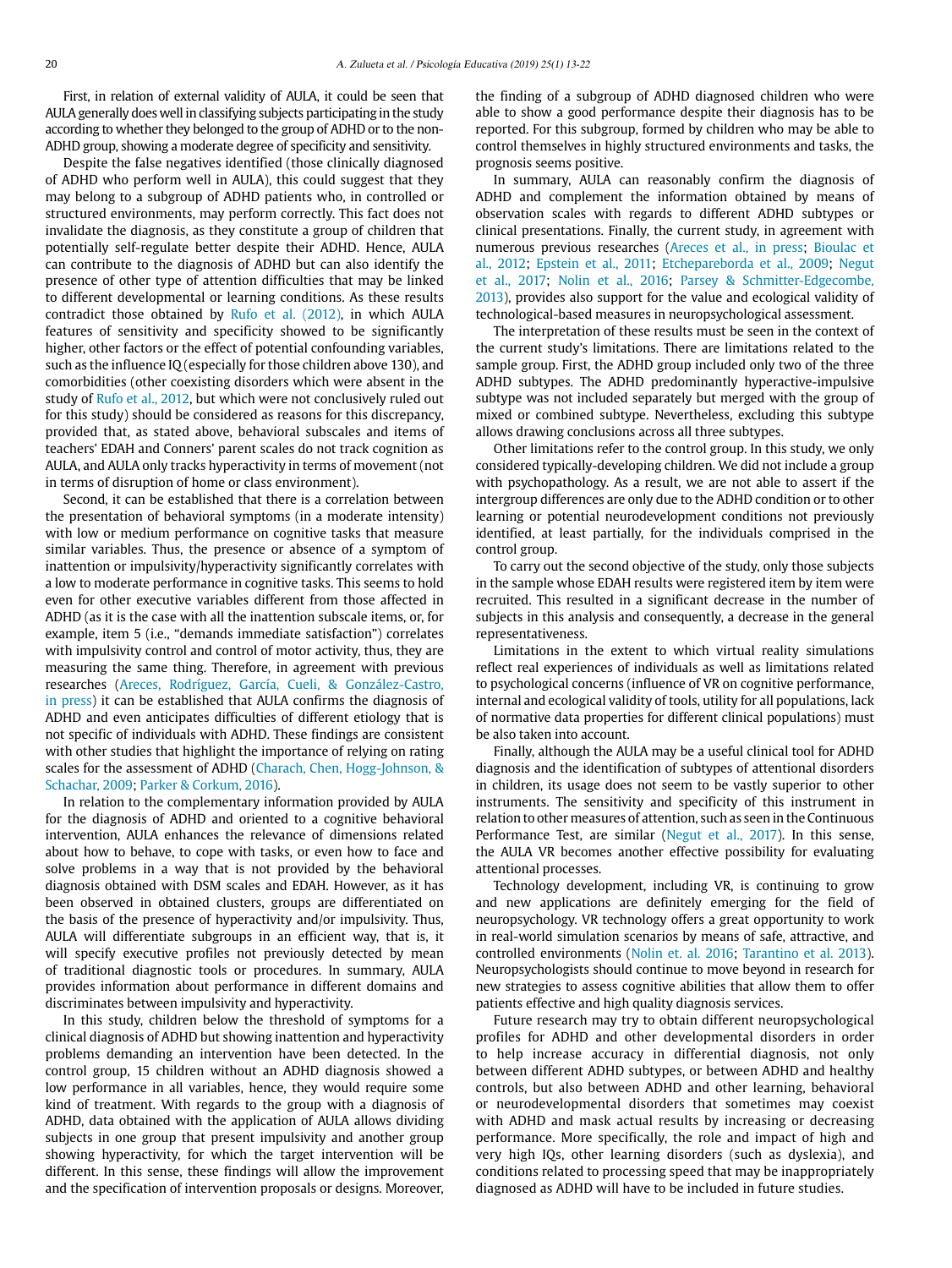#### **Conflict of Interest**

The authors of this article declare no conflict of interest.

#### **References**

- <span id="page-8-18"></span>Achenbach, T. M., & McConaughy, S. H. (1996). Relations between DSM-IV and empirically based assessment. School Psychology Review, 25, 329-341.
- <span id="page-8-2"></span>American Psychiatric Association - APA. (1996). Diagnostic and statistical manual of mental disorders (4th ed.). Washington, DC: Author.
- American Psychiatric Association APA. (2000). Diagnostic and statistical manual of mental disorders (4th ed., text rev.). Washington, DC: Author.
- American Psychiatric Association APA. (2013). Diagnostic and statistical manual of mental disorders (5th ed.). Washington, DC: Author.
- <span id="page-8-39"></span>Areces, D., Rodríguez, C., García, T., Cueli, M., & González-Castro, P. (2016). Efficacy of a continuous performance test based on virtual reality in the diagnosis of ADHD and its clinical presentations. Journal of Attention Disorders. https://doi.org/10.1177/1087054716629711.
- <span id="page-8-24"></span>Bioulac, S., Lallemand, S., Rizzo, A., Philip, P., Fabrigoule, C., & Bouvard, M. P. (2012). Impact of time on task on ADHD patient's performances in a virtual classroom. European Journal of Paediatric Neurology, 16, 514- 521. https://doi.org/10.1016/j.ejpn.2012.01.006
- <span id="page-8-6"></span>Blázquez-Almería, G., Joseph-Munné, D., Burón-Masó, E., Carrillo-González, C., Joseph-Munné, M., Cuyás-Reguera, M., & Freile-Sánchez, R. (2005). Resultados del cribado de la sintomatología del trastorno por déficit de atención con o sin hiperactividad en el ámbito escolar mediante la escala EDAH. Revista de Neurología, 41, 586-590.
- <span id="page-8-20"></span>Bolea-Alamañac, B., Nutt, D. J., Adamou, M., Asherson, P., Bazire, S., Coghill, D., ... British Association of Psychopharmacology (2014). Evidence-based guidelines for the pharmacological management of attention deficit hyperactivity disorder: Update on recommendations from the British Association for Psychopharmacology. Journal of Psychopharmacology, 28, 179-203. https://doi.org/10.1177/0269881113519509
- <span id="page-8-8"></span>Bruchmüller, K., Margraf, J., & Schneider, S. (2012). Is ADHD diagnosed in accord with diagnostic criteria? Overdiagnosis and influence of client gender on diagnosis. Journal of Consulting and Clinical Psychology, 80 128-138. https://doi.org/10.1037/a0026582
- <span id="page-8-15"></span>Cáceres, J., & Herrero, D. (2011). Cuantificación y análisis de la concordancia entre padres y tutores en el diagnóstico del trastorno por déficit de<br>atención/hiperactividad. *Revista de Neurología, 52*, 527-535.
- <span id="page-8-7"></span>Capdevila-Brophy, C., Navarro-Pastor, J. B., Artigas-Pallarés, J., & Obiols-Llandrich, J. (2007). Complicaciones obstétricas y médicas en el trastorno de déficit atencional/hiperactividad (TDAH): ¿hay diferencias entre los subtipos? International Journal of Clinical and Health Psychology, 7, 679-695.
- <span id="page-8-34"></span>Cardó, E., Severa-Barceló, M., & Llobera, J. (2007). Estimación de la prevalencia del trastorno por déficit de atención e hiperactividad en población normal de la isla de Mallorca. Revista de Neurología, 44, 10-14.
- <span id="page-8-40"></span>Charach, A., Chen, S., Hogg-Johnson, S., & Schachar, R. J. (2009). Using the Conners' Teacher Rating Scale-Revised in school children referred for assessment. Canadian Journal of Psychiatry, 54, 232-241. [https://doi.](https://doi.org/10.1177/070674370905400404
) [org/10.1177/070674370905400404](https://doi.org/10.1177/070674370905400404
)
- <span id="page-8-13"></span>Chi, T., & Hinshaw, S. (2002). Mother-child relationships of children with ADHD. Journal of Abnormal Child Psychology, 30(4), 387-400. https:// doi.org/10.1023/A:1015770025043
- <span id="page-8-35"></span>Climent, G., & Banterla, F. (2011). AULA: evaluación ecológica de los procesos atencionales. San Sebastian, Spain: Nesplora.
- <span id="page-8-27"></span>Conners, C. K., Epstein, J. N., Angold, A., & & Klaric, J. (2003). Continuous performance test performance in a normative epidemiological sample. Journal of Abnormal Child Psychology, 31, 555-562. [https://doi.](https://doi.org/10.1023/A:1025457300409) [org/10.1023/A:1025457300409](https://doi.org/10.1023/A:1025457300409)
- Díaz-Orueta, U. (2017). Advances in neuropsychological assessment of attention. From initial computerized continous performance tests to AULA. In: R. L. Kane & T. D. Parsons (Eds.), The Role of Technology in Clinical Neuropsychology (pp. 103-142). Oxford, UK: Oxford University Press.
- <span id="page-8-25"></span>Díaz-Orueta, U., García-López, C., Crespo-Eguílaz, N., Sánchez-Carpintero, R., Climent, G., & Narbona, J. (2014). AULA virtual reality test as an attention measure: convergent validity with Conners' Continuous Performance Test. Child Neuropsychology, 20, 328-342. [https://doi.org/](https://doi.org/10.1080/09297049.2013.792332) [10.1080/09297049.2013.792332](https://doi.org/10.1080/09297049.2013.792332)
- <span id="page-8-3"></span>DuPaul, G. J., Power, T. J., Anastopoulos, A. D., & Reid, R. (1998). ADHD Rating Scale-IV: Checklists, norms, and clinical interpretation. New York, NY: The Guilford Press. https://doi.org/10.1177/0734282905285792
- <span id="page-8-9"></span>Eisenberg, D., & Schneider, H. (2007). Perceptions of academic skills of children diagnosed with ADHD. Journal of Attention Disorders, 10, 390-397. https://doi.org/10.1177/1087054706292105
- <span id="page-8-21"></span>Epstein, J. N., Erkanli, A., Conners, C. K., Klaric, J., Costello, J. E., & Angold, A. (2003). Relations between continuous performance test performance measures and ADHD behaviours. Journal of Abnormal Child Psychology, 31, 543-554.
- <span id="page-8-28"></span>Epstein, J. N., Langberg, J. M., Rosen, P. J., Graham, A., Narad, M. E, Antonini, T. N., … Altaye, M. (2011). Evidence for higher reaction time variability

for children with ADHD on a range of cognitive tasks including reward and event rate manipulations, Neuropsychology, 25, 427-441. https:// doi.org/10.1037/a0022155

- <span id="page-8-26"></span>Etchepareborda, M. C., Paiva-Barón, H., & Abad, L. (2009). Ventajas de las baterías de exploración neuropsicológica en el trastorno por déficit de atención/hiperactividad. Revista de Neurología, 48(Supl.2), 89-93.
- <span id="page-8-4"></span>Farré, A., & Narbona, J. (2001). Escala para la evaluación del trastorno por déficit de atención con hiperactividad. Madrid, Spain: TEA.
- <span id="page-8-36"></span>Fernández-Fernández, M., Morillo-Rojas, M., & Alonso-Romero, L. (2012). Utilidad del estudio Aula Nesplora en la valoración del TDAH. Communication presented at the XXXVI Annual Meeting of the Spanish Society of Pediatric Neurology. Santander, May 31-June 2.
- <span id="page-8-0"></span>Gualtieri, C. T., & Johnson, L. G. (2005). ADHD: Is objective diagnosis possible? Psychiatry (Edgmont), 2(11), 44-53.
- <span id="page-8-19"></span>Holmes, J., Gathercole, S. E., Place, M., Alloway, T. P., Elliott, J. G., & Hilton, K. A. (2010). The diagnostic utility of executive function assessments in the identification of ADHD in children. Children and Adolescent Mental Health, 15, 37-43. https://doi.org/10.1111/j.1475-3588.2009.00536.x
- <span id="page-8-37"></span>Iriarte, Y., Díaz-Orueta, U., Cueto, E., Irazustabarrena, P., Banterla, F., & Climent, G. (2016). AULA - advanced virtual reality tool for the assessment of attention: Normative study in Spain. Journal of Attention Disorders, 20, 542-568. https://doi.org/10.1177/1087054712465335
- <span id="page-8-22"></span>Lange, K. W., Hauser, J., Lange, K. M., Makulska-Gertruda, E., Takano, T., Takeuchi, & Tucha, O. (2014). Utility of cognitive neuropsychological assessment in attention-deficit/hyperactivity disorder. ADHD Attention Deficit and Hyperactivity Disorders, 6, 241-248. [https://doi.](https://doi.org/10.1007/s12402-014-0132-3) [org/10.1007/s12402-014-0132-3](https://doi.org/10.1007/s12402-014-0132-3)
- <span id="page-8-14"></span>Madon, S., Guyll, M., & Spoth, R. L. (2004). The self-fulfilling prophecy as an intrafamily dynamic. Journal of Family Psychology, 18, 459-469. https://doi.org/10.1037/0893-3200.18.3.459
- <span id="page-8-10"></span>Narad, M. E., Garner, A. A., Peugh, J.L., Tamm, L., Antonini, T. N., Kingery, K. M., … Epstein, J. N. (2015). Parent–teacher agreement on ADHD symptoms across development. Psychological Assessment, 27, 239-248. https:// doi.org/10.1037/a0037864
- <span id="page-8-29"></span>Negut, A., Jurma, A. M., & David, D. (2017). Virtual-reality-based attention assessment of ADHD: ClinicaRV: Classroom-CPT versus a traditional continuous performance test, Child Neuropsychology, 23, 692-712.
- Negut, A., Matu, S. A., Sava, F. A., & David, D. (2016). Virtual reality measures in neuropsychological assessment: A meta-analytic review. The Clinical Neuropsychologist, 30, 165-184. [https://doi.org/10.1080/13854](https://doi.org/10.1080/13854046.2016.1144793) [046.2016.1144793](https://doi.org/10.1080/13854046.2016.1144793)
- <span id="page-8-30"></span>Nolin, P., Stipanicic, A., Henry, M., Lachapelle, Y., Lussier-Desrochers, D., & Allain, P. (2016). ClinicaVR: Classroom-CPT: A virtual reality tool for assessing attention and inhibition in children and adolescents. Computers in Human Behavior, 59, 327-333. [https://doi.org/10.1016/j.](https://doi.org/10.1016/j.chb.2016.02.023) [chb.2016.02.023](https://doi.org/10.1016/j.chb.2016.02.023)
- <span id="page-8-41"></span>Parker, A., & Corkum, P. (2016). ADHD Diagnosis: As simple as administering a questionnaire or a complex diagnostic process? Journal of Attention Disorders, 20, 478-486. https://doi.org/10.1177/1087054713495736
- <span id="page-8-31"></span>Parsey, C. M., & Schmitter-Edgecombe, M. (2013). Applications of technology in neuropsychological assessment. The Clinical Neuropsychologist, 27, 1328-1361. https://doi.org/10.1080/13854046.2013.834971
- <span id="page-8-32"></span>Parsons, T. D., Carlew, A. R., Magtoto, J., & Stonecipher, K. (2017). The potential of function-led virtual environments for ecologically valid measures of executive function in experimental and clinical neuropsychology. Neuropsychological Rehabilitation, 37, 777-807. https://doi.org/10.1080/09602011.2015.1109524
- <span id="page-8-23"></span>Parsons, T. D. (2016). Clinical neuropsychology and technology: What's new and how we can use it. New York, NY: Springer Press.
- <span id="page-8-5"></span>Polanczyk, G., De Lima, M.S., Horta, B.L., Biederman, J., & Rohde, L.A. (2007). The worldwide prevalence of ADHD: A systematic review and metaregression analysis. American Journal of Psychiatry, 164, 942-948. https://doi.org/10.1176/ajp.2007.164.6.942
- <span id="page-8-11"></span>Roe, D. (1998). Young children with attention difficulties: How can we help? AECR Research and Practice Series, 5, 1-23.
- <span id="page-8-38"></span>Rufo-Campos, M., Cueto, E., Iriarte, Y., & Rufo-Muñoz, M. (2012). Estudio de sensibilidad de un nuevo método diagnóstico para el TDAH: Aula Nesplora. Communication presented at the XXXVI Annual Meeting of the Spanish Society of Pediatric Neurology. Santander, May 31-June 2.
- <span id="page-8-17"></span>Sandberg, S. (2002). Hyperactivity and attention disorders of childhood. Cambridge, UK: Cambridge University Press .
- <span id="page-8-33"></span>Tarantino, V., Cutini, S., Mogentale, C., & Bisiacchi, P. S. (2013). Time-ontask in children with ADHD: An ex-Gaussian analysis. Journal of the International Neuropsychological Society, 19, 1-9. [https://doi.](https://doi.org/10.1017/S1355617713000623) [org/10.1017/S1355617713000623](https://doi.org/10.1017/S1355617713000623)
- <span id="page-8-12"></span>Wheeler, J., & Carlson, C. L. (1994). The social functioning of children with ADD with hyperactivity and ADD without hyperactivity: A comparison of their peer relations and social deficits. Journal of Emotional and Behavioral Disorders, 2, 2-13. [htpps://doi.](htpps://doi.org/10.1177/106342669400200101) [org/10.1177/106342669400200101](htpps://doi.org/10.1177/106342669400200101)
- <span id="page-8-1"></span>Willcutt, E. G. (2012). The prevalence of DSM-IV attention-deficit/ hyperactivity disorder: A meta-analytic review. Neurotherapeutics, 9, 490-499. https://doi.org/10.1007/s13311-012-0135-8
- <span id="page-8-16"></span>Wolraich, M. L., Lambert, E. W., Bickman, L., Simmons, T., Doffing, M. A., & Worley, K. A. (2004). Assessing the impact of parent and teacher